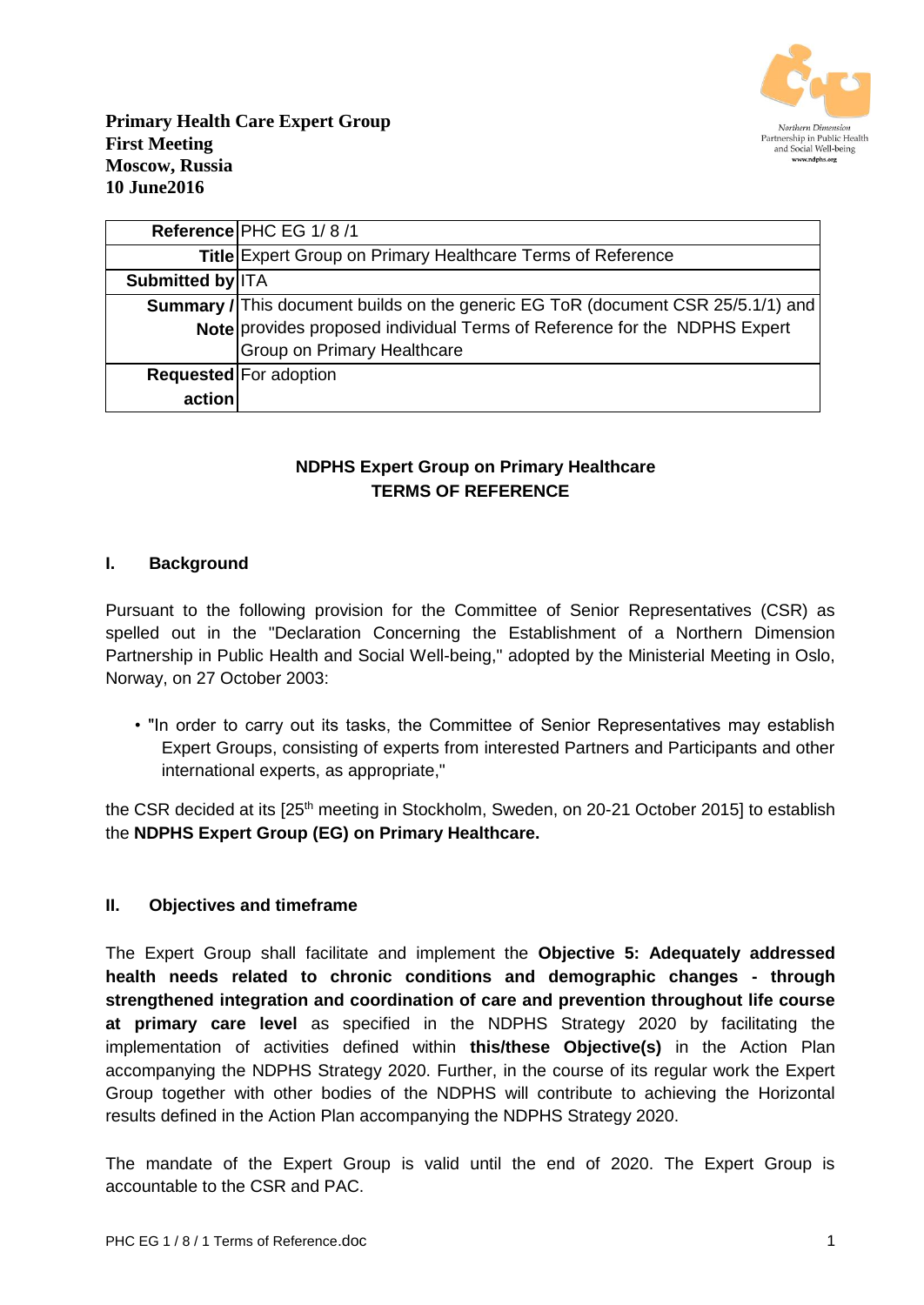## **III. Aims and functions**

According to the above mentioned Oslo Declaration, under the guidance of the CSR, an Expert Group may have an advisory role and/or provide professional input to the preparation and implementation of joint activities carried out within the framework of the Partnership. Also, the Declaration permits Expert Groups to "facilitate professional exchanges, increase co-ordination among Partners and Participants and monitor joint activities within their area of expertise."

Consistent with these provisions, the Expert Group has the following functions:

- Exchange information and knowledge about best practices to assist the partner countries in achieving the objectives defined in the NDPHS Strategy 2020;
- Use available statistical and epidemiological information from official sources to assist decision makers and contribute to the achievement of the objectives defined in the NDPHS Strategy 2020;
- Identify priorities, needs for support in developing policies and gaps in their implementation;
- Initiate projects, provide when possible, support in planning, monitoring and dissemination of results;
- Provide the Partnership website/database/newsletters with information concerning the Expert Group's work;
- Provide feedback and report on progress to the CSR;
- Co-ordinate its activities with other NDPHS structures, relevant groups and international networks in areas of mutual interest in a manner that promotes synergies and avoids the duplication of efforts and supports the achievement of objectives included in the NDPHS Strategy 2020;
- Contribute to proper discharging of the Partnership's responsibilities as the Coordinator for the Health Policy Area in the Action Plan of the EU Strategy for the Baltic Sea Region together with other NDPHS structures, as appropriate;
- Be open to innovate and employ new methods of work to improve collaboration between the partner countries and other relevant stakeholders. Document CSR 24/9.3/1 "New approaches for future collaboration within the NDPHS" can provide suggestions in this regard;
- Other relevant responsibilities, as approved by the CSR or the Partnership Annual Conference (PAC);

The official language of the Expert Group is English and Russian.

## **IV. Outputs and Results**

The general scope of outputs and results from the work of the Expert Group shall be as follows:

- Higher awareness among national health policy-makers of the increasing prevalence of multimorbidity in the elderly population and of an effective policy response;
- Better understanding and commitment of national policy-makers to strengthening the role of patients and their families in the implementation of integrated care plans;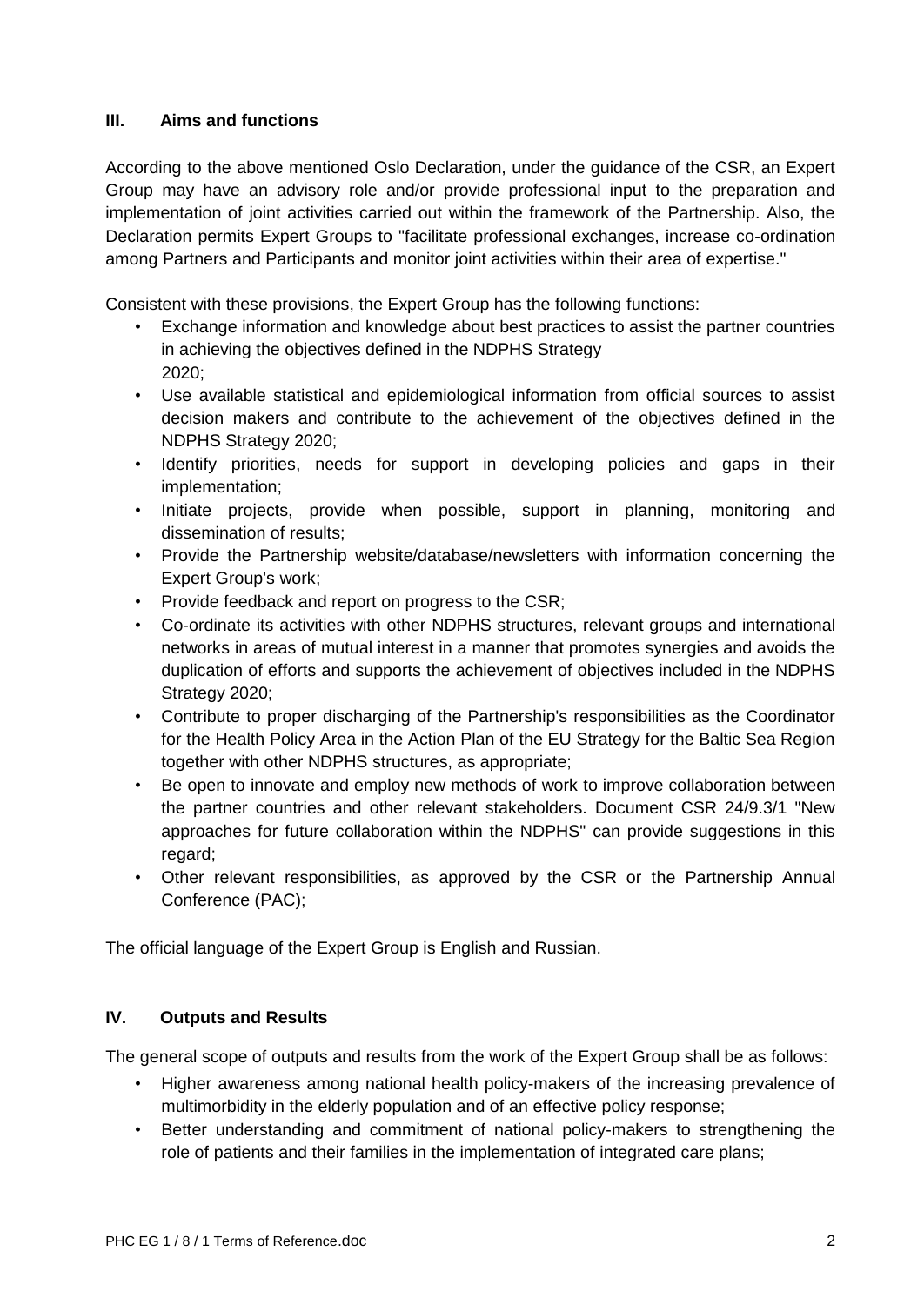- More in-depth knowledge among health and social care administrators on the resource allocation and incentives to support integrated and coordinated care for patients with multi-morbidity;
- Better identified psychosocial causes of NCD-related risky behaviour among children and adolescents for the purpose of developing adequate preventive measures;
- Expert Group meetings organised and meeting minutes disseminated;
- Progress reports, work plans, the mid-term report and the final report submitted.

### **V. Lead Partner and co-Lead Partner**

The Expert Group will be led by Russian Federation and co-led by Sweden. The role of the Lead Partner and co-Lead Partner is to initiate and jointly lead the Expert Group's activities.

In the case that the Lead Partner or the co-Lead Partner decides to step down, prior to its resignation, it should inform the CSR of its intentions and propose a replacement. The CSR will decide whether to approve the proposed replacement.

## **VI. Composition of the Expert Group**

### **1. Chair and Vice Chair**

The Expert Group shall elect its Chair and Vice Chair from the individuals nominated (the Lead Partner has a privilege of proposing the Chair of the Expert Group). In doing so, it is responsible for keeping the CSR and the NDPHS Secretariat informed of its decision. The Expert Group Chair and Vice Chair are elected for the duration of the Expert Group's mandate unless decided otherwise by the Lead Partner.

The Chair is responsible for providing effective leadership concerning the Group's overall aims and functions spelled out above. In addition, the Chair is responsible for:

- Chairing the Expert group meetings;
- Drawing the agenda for the meeting of the Expert Group;
- Ensuring that the Expert Group meets at appropriate intervals, and that the minutes of meetings and any reports to the Partnership bodies accurately record the decisions taken and, where appropriate, the views of individual Expert Group representatives;
- Ensuring that the Expert Group reaches clear conclusions on the matters it discusses;
- Ensuring that the views of the Expert Group are passed on to the CSR, PAC and other NDPHS structures and presenting the work of the Expert Group to the CSR and PAC;
- Communicating the Expert Group's views to relevant stakeholders and the public, as requested;
- Briefing new representatives upon their appointment, as appropriate;
- Participating in other relevant meetings and conferences related to the substance areas of the Expert Group, as feasible;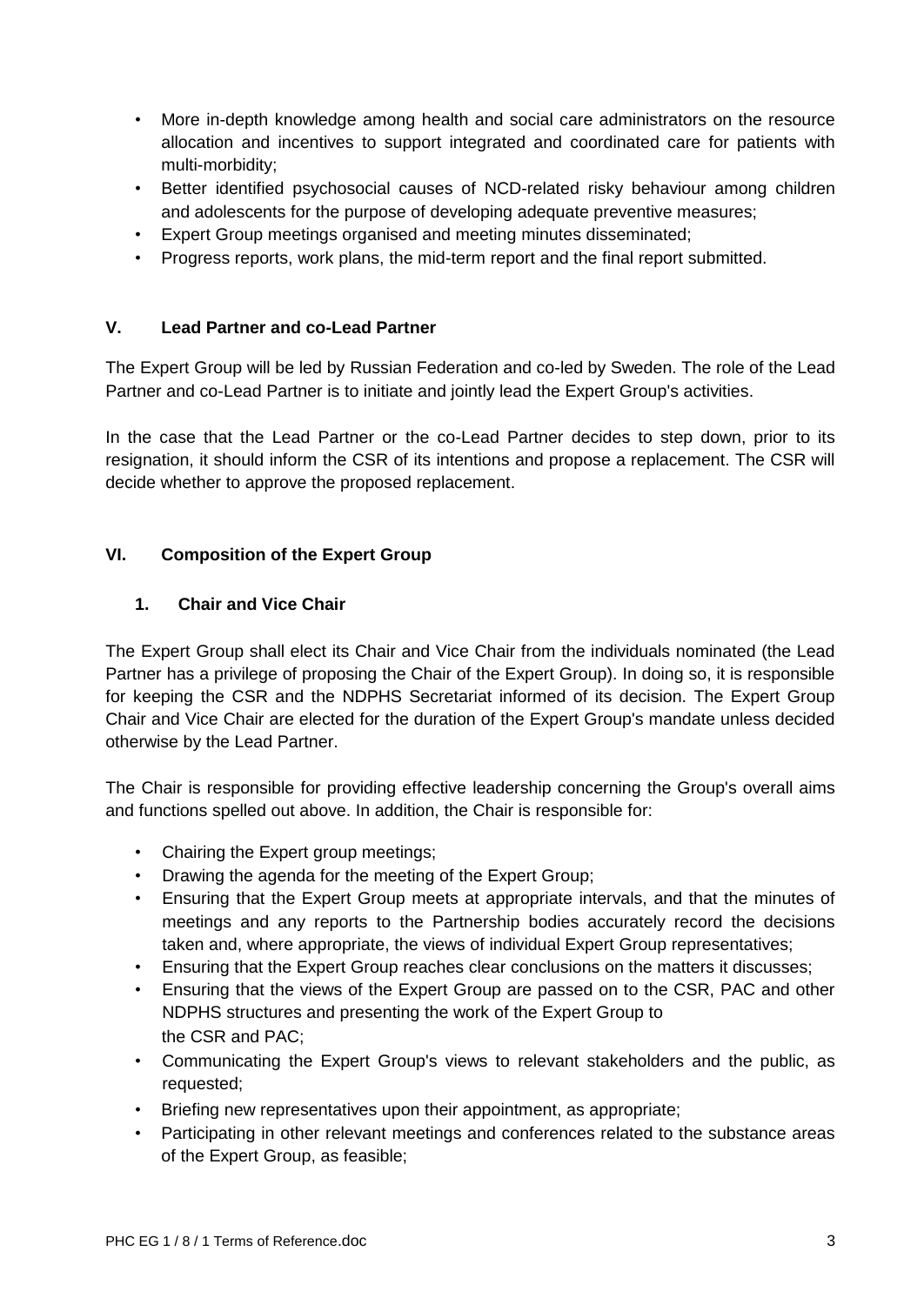• Any of these activities may be delegated by the Chair to the Vice Chair, to the International Technical Advisor or to another member of the Expert Group.

In the event that the Chair can no longer perform his/her duties, the Vice Chair shall serve as Interim Chair pending the election of a new Chair. In the event that both the Chair and Vice-Chair no longer hold their positions, an Expert Group Lead Partner representative shall serve as the Interim Chair pending the election of a new Chair and Vice Chair.

## **2. International Technical Advisor**

The Lead Partner shall appoint the Expert Group's International Technical Advisor (ITA), subject to the approval of the Expert Group. The ITA is appointed for the duration of the Expert Group's mandate unless decided otherwise by the Lead Partner. The ITA is responsible for:

- Providing advisory and technical support to the Expert Group in collaboration with the Chair;
- Providing scientific input to the EG's work;
- Assisting the Chair in preparation, conducting and follow-up on Expert Group meetings, including preparation and circulation of meeting documents and minutes;
- Assisting the Chair in monitoring the overall progress of activities relevant to his/her Expert Group, stipulated in the Action Plan accompanying the NDPHS Strategy 2020 and assisting the Chair in drafting and submitting documents such as the annual progress report and work plan to the CSR or PAC;
- Assisting in (i) either initiating and evaluating projects or planning and developing projects, (ii) facilitating applications for project financing and, finally, (iii) assisting with project implementation, if needed;
- Keeping in contact with Expert Group members in-between the meetings;
- Maintaining continuous dialogue with the NDPHS structures and liaising with other relevant regional and international actors to follow up on on-going collaboration and ensure relevant stakeholder engagement^
- Representing the Expert Group at the CSR, PAC and other relevant fora.

## **3. General Representation and Participation**

General representation within the Expert Group shall consist of experts appointed to the Expert Group by interested Partner Countries and Partner Organisations.

The Expert Group may include one or more representatives from each Partner Country and Organisation. In order to facilitate continuity and active participation, the Partner Countries and Organisations should consider nominating 1-2 alternates for each representative in the Expert Group who will step in for the main representative when necessary. In order to support the successful implementation of the NDPHS strategy the Partner Countries and Organizations are advised to take the following criteria into consideration:

- High level expertise in health and social well-being issues and activities in the field covered by the Expert Group;
- Experience in networking and reaching out to experts familiar with the regional aspects;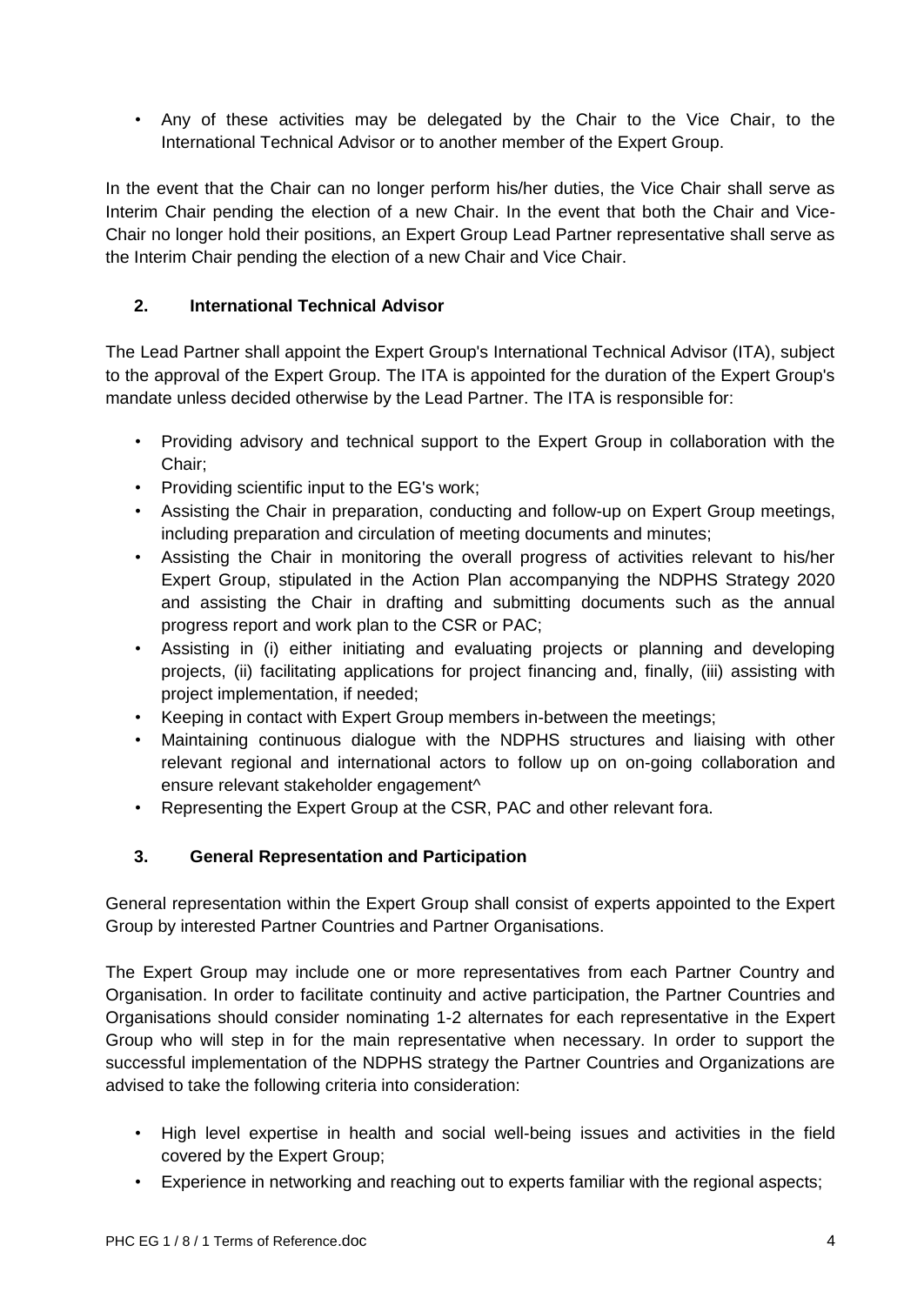- Experience in policy development, project facilitation and assessment;
- Ability to actively take part in and contribute to the Expert Group work towards the set Objectives and Targets (both during meetings and in-between them);
- Participation in relevant governmental or non-governmental scientific and technical committees at national, regional and international levels would be an additional asset.

Expert Group members should contribute to the work of the Expert Group and act as a link between the Expert Group and their own national authorities and organizations.

If a Partner Country or Partner Organisation changes their appointed representative, it should inform the Expert Group Chair, ITA and the NDPHS Secretariat.

In addition to the appointed Partner Country and Partner Organisation representatives, the Expert Group is entitled to invite external actors, i.e. other "eligible participants"<sup>1</sup> and "interested parties"<sup>2</sup> as defined in the Oslo Declaration, to be involved in the work of the Expert Group.

## **VII. Meetings**

The Expert Group shall meet regularly, holding at least two meetings per year if possible. The location of meetings will rotate based on the interest expressed by the Partners.

The Expert Group Chair may invite the NDPHS Secretariat, representatives from the Chair Country and experts from national, international or regional organisations to participate in the Expert Group's meetings.

Except as otherwise herein stated, the Expert Group will determine its own methods of work, including the preparation of agendas, the keeping of records and other procedures.

The Expert Group will ensure that all decisions are communicated to the NDPHS decisionmaking bodies (CSR and PAC), as appropriate,

## **VIII. Coordination, Supervision and Financial Aspects**

The CSR is responsible for supervising the work of the Expert Group.

For co-ordination purposes, the Expert Group Chair, Vice Chair and ITA should hold regular (annual or biannual) meetings with the Chair country, Secretariat and other Expert Groups' Chairs and ITAs.

As the Partnership cannot bear the travel and other costs related to Expert Group representatives' participation in Expert Group meetings, all expenses incurred by the representatives to attend Expert Group meetings will be covered by their respective countries or

 $\overline{a}$ 

<sup>1</sup> "Eligible partners will be the Founding partners, EU Member States and Northern Dimension Partner Countries, the European Commission and other relevant EU Institutions, regional co-operation bodies, international organisations and financing institutions. Eligible participants are interested sub-national administrative entities in the Northern Dimension area. Other countries or organisations associated with the Northern Dimension may become Partners or Participants of the Partnership in accordance with national legislation or statutes and through a procedure to be established by the Committee of Senior Representatives."

<sup>2</sup> "Other interested parties, such as relevant non-governmental organisations and private sector entities may participate in the funding and/or implementation of activities within the framework of the Partnership and may be invited to Partnership meetings in the capacity of observers or guests."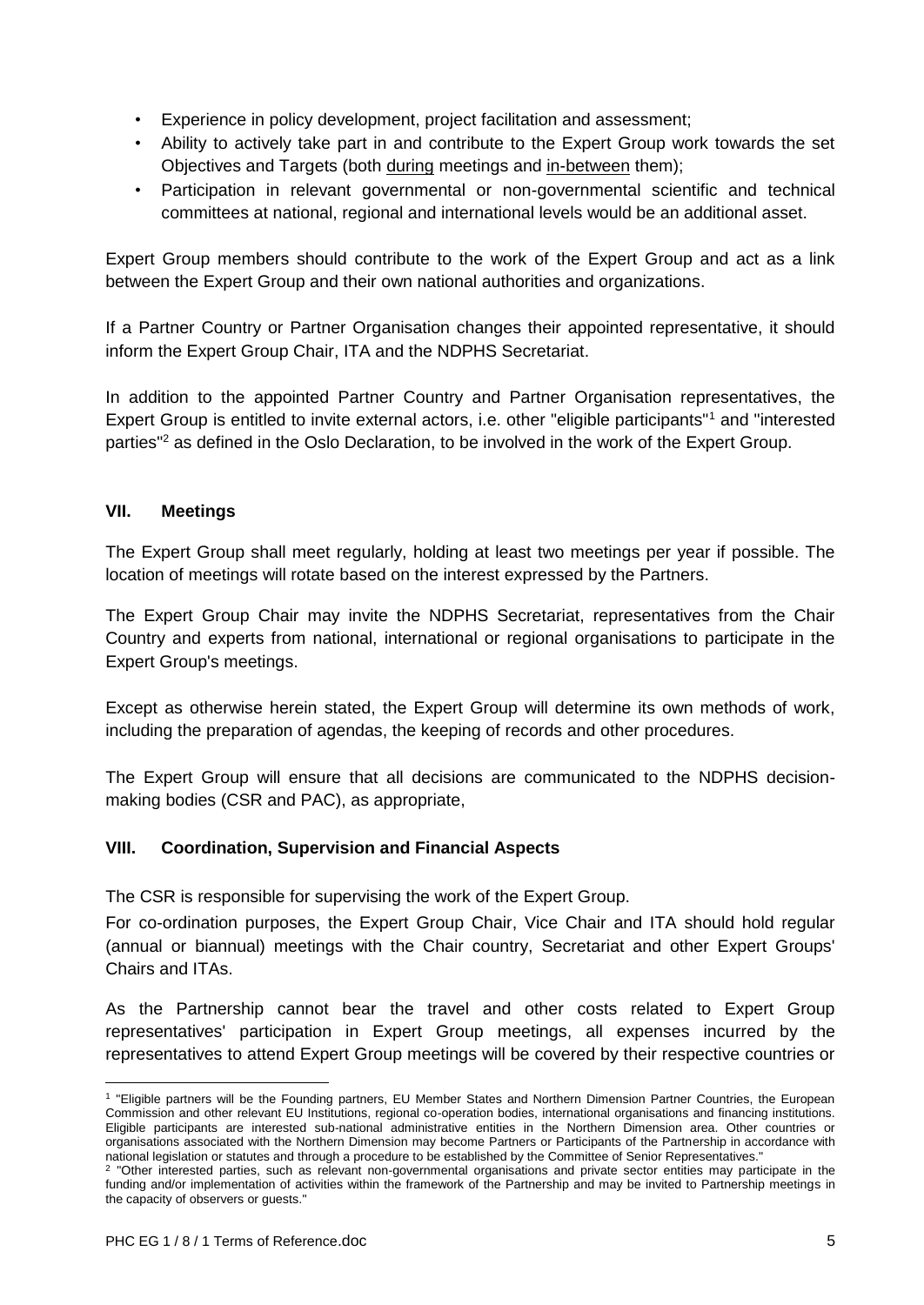organisations. Costs for holding meetings will be borne by the host country unless otherwise agreed.

If other sources are interested in supporting the work of the Expert Group, they should do so through the CSR, in close co-operation with the Expert Group chair.

The Lead Partner and/or other interested Partner Countries shall provide financial support to the Expert Group to aid its activities. This includes, but is not limited to the employment costs of the Expert Group Chair, Vice Chair and the ITA, as well as their travel costs to attend relevant meetings.

## **IX. Decision Making and Reporting**

The Expert Group will prepare, in accordance with the rules adopted by the CSR: i) an annual Progress Report from preceding year, to be submitted to the spring CSR meeting and (ii) draft Work Plan for the following year, to be submitted to the autumn CSR or PAC, as appropriate.

A mid-term report shall be submitted to the spring CSR meeting in 2018. A final report shall be submitted to the PAC in 2020. These reports shall reflect the activities undertaken by the Expert Group towards achieving the respective NDPHS Strategy 2020 Objectives and their Targets. The Expert Group shall also provide input to the overall report by presenting its contributions toward the achievement of the Horizontal results.

In order to ensure proper co-ordination and transparency, all progress reports and work plans will be shared with all Expert Group representatives, the Group's Chair and Vice-Chair and the Lead partner. The progress reports and work plans will also be shared with the CSR and PAC, and the NDPHS Secretariat, which can in turn share the reports with other Partner Countries and Partner Organisations.

The Expert group should aim for consensus. In case there is disagreement, the Chair suggests the decisive approach: he/she casts the decisive vote or calls for wider consultations on the issue.

Only appointed representatives to the Expert Group take part in decision-making.

The outcomes of each Expert Group meeting shall be documented in the meeting minutes and published on the NDPHS website along with all meeting documents.

In addition to these Terms of Reference, the Expert Group can elaborate more precise strategies and action plans, which highlight the methods by which the NDPHS Objectives and Targets will be reached. These strategies and action plans can be updated at Expert Group meetings, and any changes will be communicated to the CSR through the NDPHS Secretariat.

## **X. Amendments to the Terms of Reference**

The model of the Terms of Reference has been agreed by the NDPHS CSR on [21- 22 October 2015]. The provisions agreed upon by the CSR can be amended or deleted only by the CSR. The Expert Group shall approve the proposed amendments before their submission to the CSR